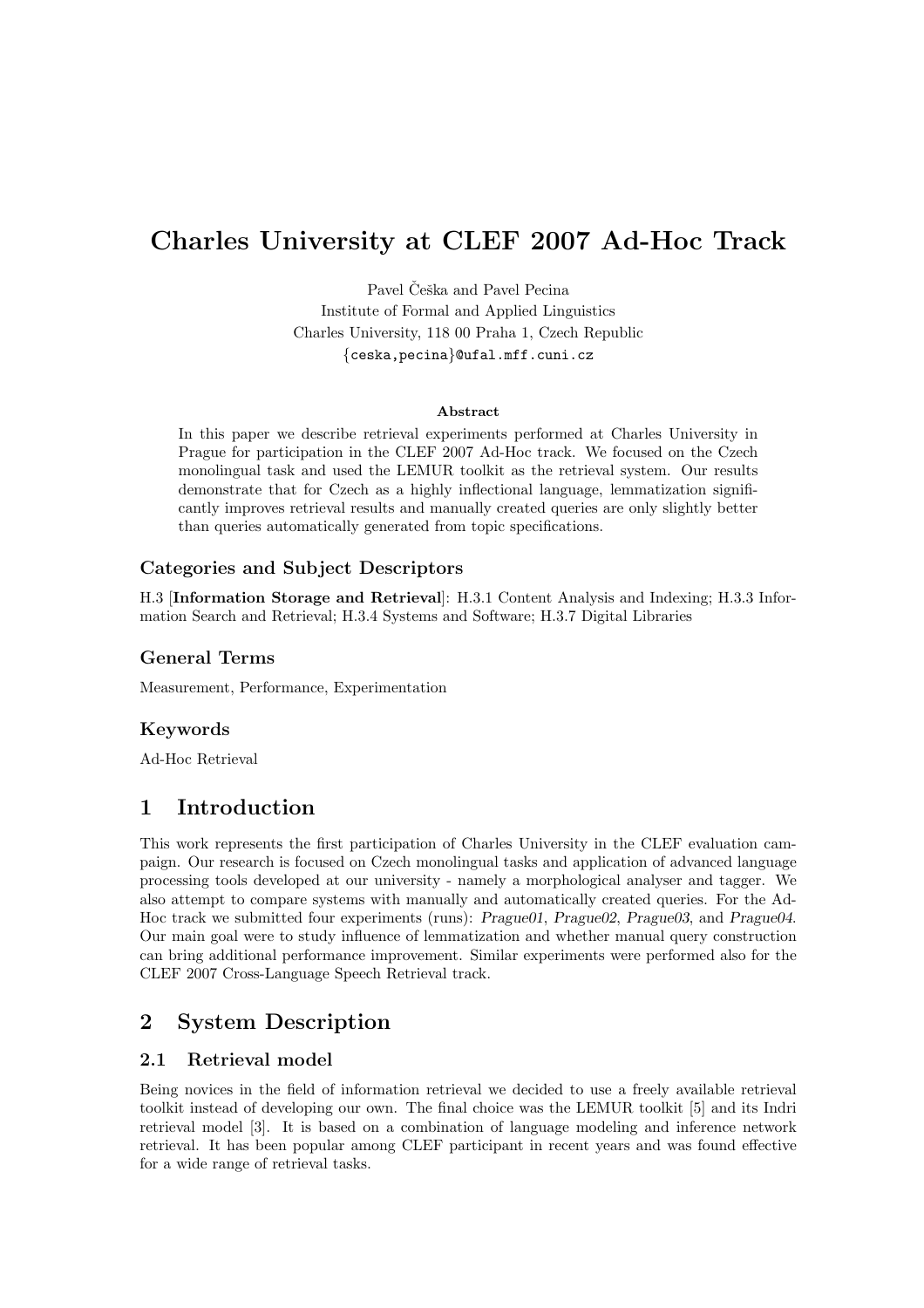An inference network (also known as a Bayesian network) consists of a document node, smoothing parameters nodes, model nodes, representation nodes, belief nodes, and information need nodes connected by edges representing independence assumptions over random variables. The document node represents documents as binary vectors where each position represents presence or absence of a certain feature of the text. The model nodes correspond to different representations of the same document (e. g. pseudo-documents made up from all titles, bodies, etc.). The representation concept nodes are related to the features extracted from the document representation. The belief nodes are used to combine probabilities of different representations, other beliefs, etc. A detailed description can be found in [6].

To improve retrieval results, we used Indri's pseudo-relevance feedback which is an adaption of Lawrenko's relevance models [4]. The basic idea behind these models is to combine the original query with a query constructed from top ranked documents of the original query.

## 2.2 Morphological tagging and lemmatization

State-of-the-art retrieval systems usually include at least some basic linguistically-motivated preprocessing of the documents and queries such as stemming and stopword removal. Czech is a morphologically complex language and there is no easy way how to determine stems and their endings as it can be done in English and other languages. Stemming in Czech is not sufficient and should be replaced by a proper lemmatization (substituting each word by its base form – the lemma) which involves determining the part of speech of all words. In our experiments, we employed the Czech morphological analyzer and tagger developed at Charles University [1], [2] which assigns a disambiguated lemma and a morphological tag to each word. Its accuracy is around 95%. An example of its output for one word ("serious" in English) is following:

```
<f>závažných<MDl src="a">závažný<MDt src="a">AAIP2----1A----
```
The tag  $\leq f$  is followed by the original word form, tag  $\leq MDI$  is followed by the lemma, and the tag <MDt> separates a 15-position morphological category (the first position represents the partof-speech; A stands for an adjective). Lemmatization was employed in all our experiments except Prague03. In Prague01, both original word forms and lemmas were used for indexing (in two separate model representations).

## 2.3 Stopword list construction

We used two approaches to construct the stopword lists for our experiments. The first was based on frequency of word occurrences in the collection, the latter on part-of-speech of words. In the first three experiments (Prague01-03), we removed 40 most frequented words (separately from the original and lemmatized text) from the documents and the queries. In the fourth experiment (*Prague04*), we removed all words tagged as pronouns, prepositions, conjunctions, particles, interjections, and unknown words (mostly typos) and kept only open-class words.

## 2.4 Automatic query construction

Automatically created queries were constructed from the <title> and <description> fields of the topic specifications only. The text was simply concatenated and processed by the analyzer and tagger. A combination of the original and lemmatized query was used in the first experiment (Prague01). Lemmatized queries containing only nouns, adjectives, numerals, adverbs and verbs were created for the fourth experiment (Prague04).

#### Example

Step 1. The original title and description (topic 10.2452/413-AH: Reducing Diabetes Risk):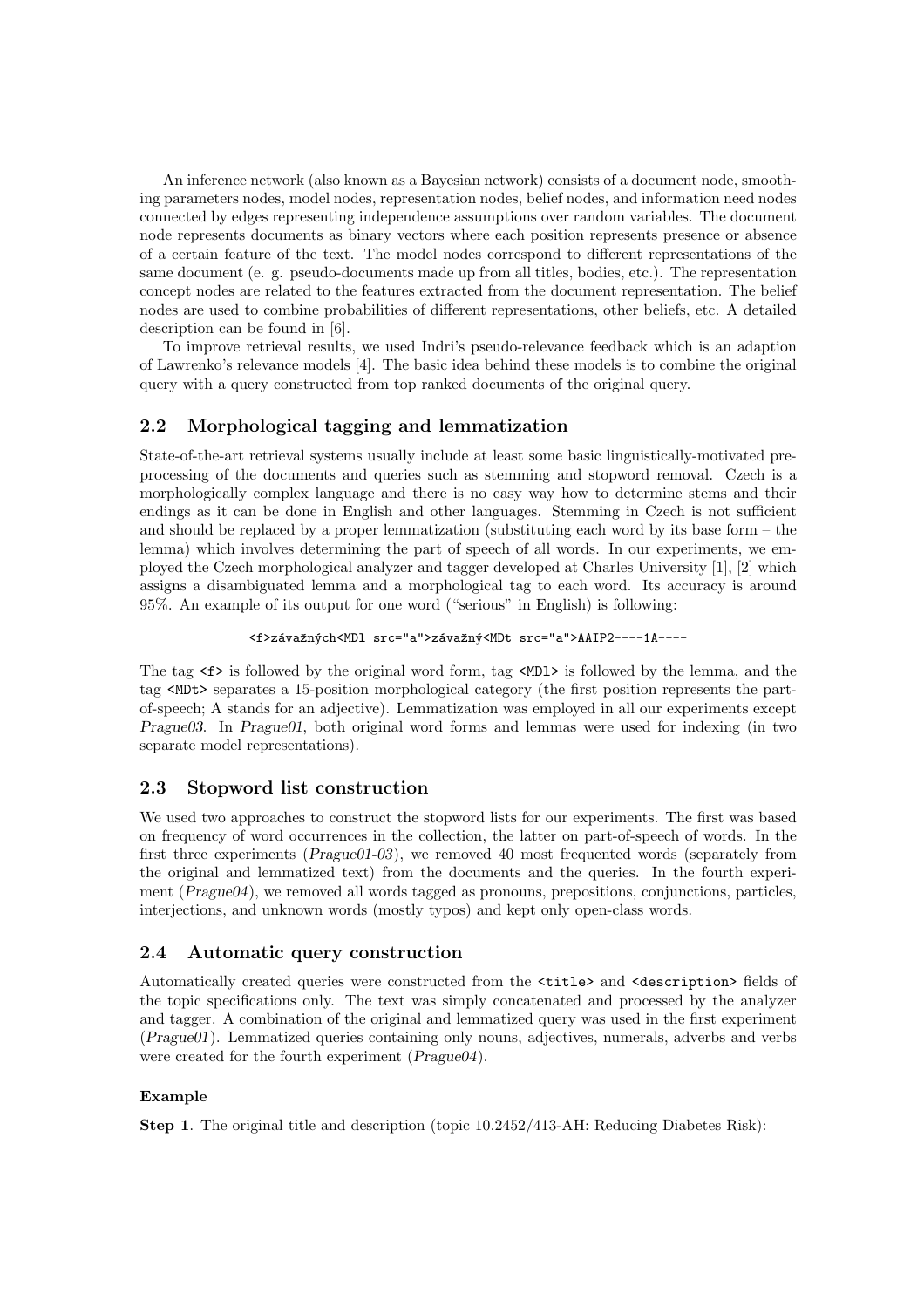<title>Snižování rizika onemocnění cukrovkou</title> <desc>Najděte dokumenty zmiňující faktory, které snižují riziko onemocnění cukrovkou. </desc>

Step 2. Concatenation:

Snižování rizika onemocnění cukrovkou. Najděte dokumenty zmiňující faktory, které snižují riziko onemocnění cukrovkou.

Step 3. Lemmatization:

snižování riziko onemocnění cukrovka najít dokument zmiňovat faktor který snižit riziko onemocnění cukrovka

Step 4. Prague01 query (original word forms plus lemmas; the suffixes .(orig) and .(lemma) reffer to the corresponding model representations):

#combine(snižování.(orig) rizika.(orig) onemocnéní.(orig) cukrovkou.(orig) najdéte.(orig) dokumenty.(orig) zmiňující.(orig) faktory.(orig) které.(orig) snižují.(orig) riziko.(orig) onemocnéní.(orig) cukrovkou.(orig) snižování.(lemma) riziko.(lemma) onemocnéní.(lemma) cukrovka.(lemma) najít.(lemma) dokument.(lemma) zmiňující.(lemma) faktor.(lemma) kter.(lemma) snižovat.(lemma) riziko.(lemma) onemocnéní.(lemma) cukrovka.(lemma))

Step 5. Prague04 query:

#combine(snižování riziko onemocnéní cukrovka zmiňující faktor snižovat riziko onemocnéní cukrovka)

#### 2.5 Manual query construction

The queries in two of our experiments were created manually. In Prague02 they were constructed from lemmas (to match the lemmatized documents) and their synonyms and in Prague03 with the use of "stems" and wildcard operators to cover all possible word forms (documents indexed in the original forms).

#### Example

Step 1. The original title and description (topic 10.2452/413-AH: Reducing Diabetes Risk):

```
<title>Snižování rizika onemocnění cukrovkou</title>
<desc>Najděte dokumenty zmiňující faktory, které snižují riziko onemocnění cukrovkou.
</desc>
```
Step 2. The Prague02 query based on lemmas (the operator #combine() combines beliefs of the nested operators, operator #syn() represets synonymic line of equal expressions and operator #2() represents ordered window with width 2 words):

#combine(#syn(diabetes cukrovka úplavice) #2(snížení riziko) prevence)

Step 3. The Prague03 query with wildcard operators (which can be used as a suffix only).

#combine(diabet\* cukrovk\* úplavic\* sníž\* rizik\* preven\*)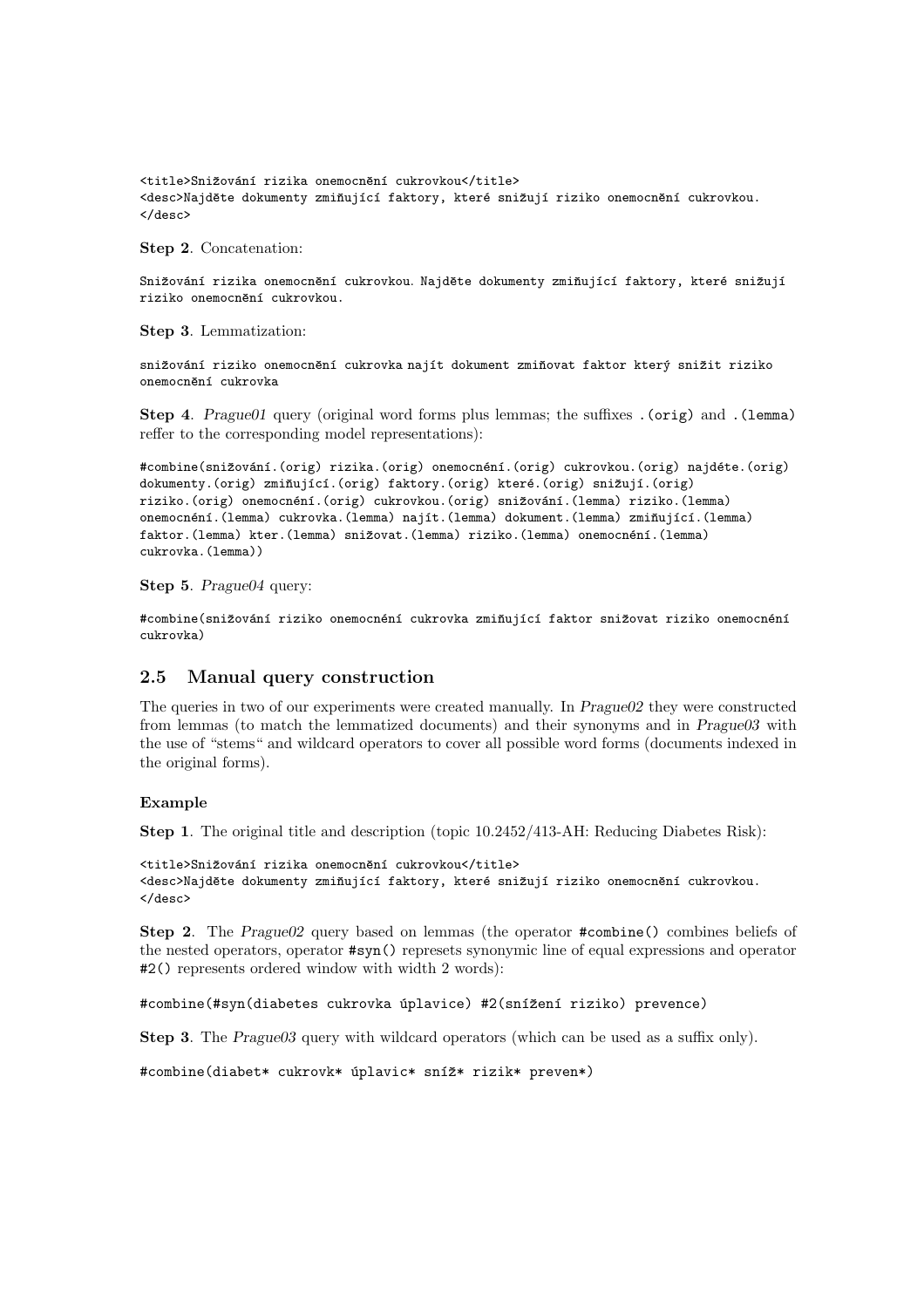## 3 Experiment Specification

#### Prague01

Topic fields: <title>, <desc> Query construction: automatic Document fields: <title>, <heading>, <text> Word forms:  $original + lemmas$ Stop words: 40 most frequent original forms  $+$  40 most frequent lemmas

#### Prague02

Topic fields: <title>, <desc> Query construction: manual Document fields: <title>, <heading>, <text> Word forms: lemmas Stop words: 40 most frequent lemmas

#### Prague03

Topic fields: <title>, <desc> Query construction: manual (with wildcard operators) Document fields: <title>, <heading>, <text> Word forms: original Stop words: 40 most frequent word forms

#### Prague04

Topic fields: <title>, <desc> Query construction: automatic Document fields: <title>, <heading>, <text> Word forms: lemmas Stop words: pronouns, prepositions, conjunctions, particles, interjections, and unknown words

## 4 Results and Conclusion

The Czech Ad-Hoc collection consists of 81,735 documents and 50 topics. The following table summarizes the results for the experiments described above.

|                                           | Praque01 | Prague <sub>02</sub> | Prague03 | Prague04 |
|-------------------------------------------|----------|----------------------|----------|----------|
| Mean Average Precision                    | 0.3419   | 0.3336               | 0.3202   | 0.2969   |
| Mean R Precision                          | 0.3201   | 0.3349               | 0.3147   | 0.2886   |
| Mean Binary Preference                    | 0.2977   | 0.3022               | 0.2801   | 0.2601   |
| Precision at 10 interpolated recall level | 0.5733   | 0.6314               | 0.5299   | 0.5367   |

In terms of Mean Average Precision, the best score was achieved in experiment *Prague01*. Indexing both original word forms and lemmas in combination with automatically generated queries seems to be a reasonable way how to build a retrieval system. In terms of other performance measures, the scores of Prague02 are slightly better but this is probably due to the use of synonyms in the manually created queries – not in the manual approach itself.